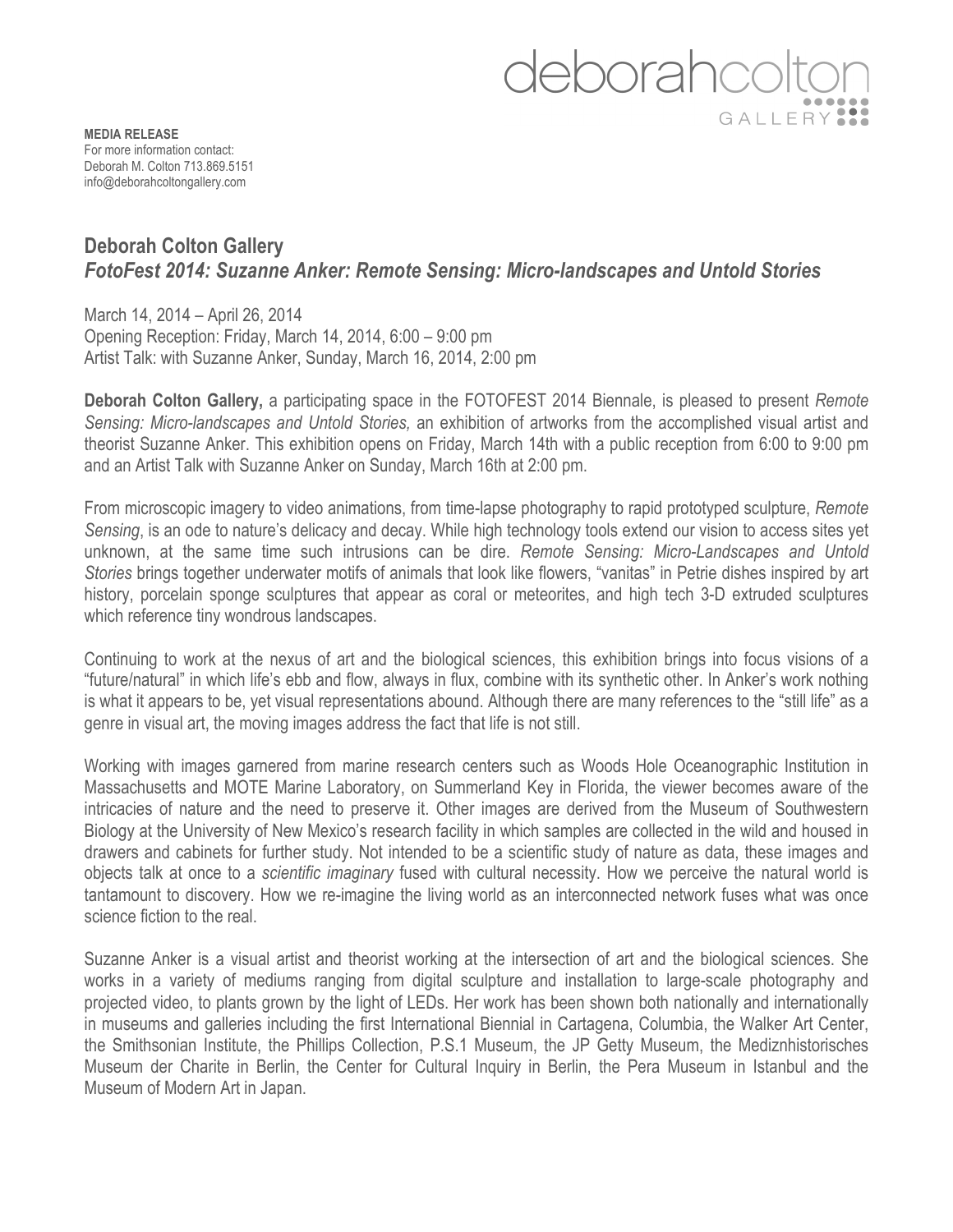## **The Huffington Post: Seeing Ourselves: The Science and Art of Diagnostic Medical Imaging**

Anker is also presently the Chair of the Fine Arts Department of the School of Visual Arts in Manhattan, where she initiated and introduced the Nature and Technology Lab, where students have the opportunity to engage with nature and art making simultaneously through multidisciplinary exploration known today as Bio Art. Anker lectures widely around the world, including several Max-Planck Institutes, Universities of Leiden and Amsterdam in the Netherlands, the Hamburger Bahnhof Museum in Berlin, the Courtauld Institute of Art in London, Banff Art Center in Canada, Yale University, Universidad Nacional Autonoma de Mexico, Mexico City any most recently at Harvard University.

## **New York Times: Where Art Studio Meets Science Lab New York Times: Technology: FOOTLIGHTS NYCityWoman: Suzanne Anker: Doyenne of Bio Art**

In Anker's role as an educator she has been successful in publishing and contributing to many academic volumes which express an emphasis on the incorporation of scientific and technological influence to explore the ways in which our social, ethical, and cultural values are shaped. Publications of Anker's include, among many, *The Molecular Gaze: Art in the Genetic Age*, co-authored with the late sociologist Dorothy Nelkin, published in 2004 by Cold Spring Harbor Laboratory Press, Visual Culture and Bioscience, co-published by University of Maryland and the National Academy of Sciences in Washington, D.C. Her writings have appeared in *Art and America*, *Seed. Nature Reviews Genetics, Art Journal, Tema Celeste and M/E/A/N/I/N/G.* Her work has been the subject of reviews and articles in the *New York Times, Artforum, Art in America, Flash Art,* and *Nature.* She has been a speaker at Harvard University, the Royal Society in London, Cambridge University, Yale University, the London School of Economics, the Max-Planck Institute, University of Leiden, the Hamburger Bahnhof Museum in Berlin, the Courtauld Institute of Art in London, Banff Art Center and many others. Chairing SVA's Fine Arts Department in NYC since 2005, Ms. Anker continues to interweave traditional and experimental media in her department's new digital initiative.

### **New York Times: ART REVIEW; The Haunting Terrain Between Creation and Science**

Suzanne Anker debuted at Deborah Colton Gallery during the 2004 October – November exhibition, *Touch and Temperature*: *Art in the Cybernetic Totalism.* Curated by Michael Rees, this group exhibition investigated the ways in which new technologies have been incorporated into the fine arts. Examples presented in the exhibition included computational video and rapid protyped sculptures. In 2005 Anker had an expansive solo exhibition at Deborah Colton Gallery, titled *Future Natural*, which introduced themes much ahead of their time. This exhibition brought together Suzanne Anker's work in the areas of neuroscience and genetics and consisted of paintings, sculptures and prints, images of chromosomes, brain scans, and Rorschach tests combined with scripts and butterflies to create a morphology of symmetry and codes.

### **Touch and Temperature: Art in the Cybernetic Totalism**

### **Suzanne Anker: Artist Talk from Touch and Temperature: Art in the Cybernetic Totalism**

### **Suzanne Anker: Future Natural**

During FotoFest of 2008, Anker had a solo exhibition at Deborah Colton Gallery, titled *Bio-Blurbs,* which presented a series of photographic works by Anker, which were inspired by the transformation of matter through scientific investigation, namely botanical inquiry. This exhibition showcased Suzanne Anker's photographic and animation works. Bringing together several motifs such as pictorial representations of animals at markets, scientific laboratories with overlaid gardens, and fetuses housed in glass vessels, this show questioned the differences in values concerning life forms.